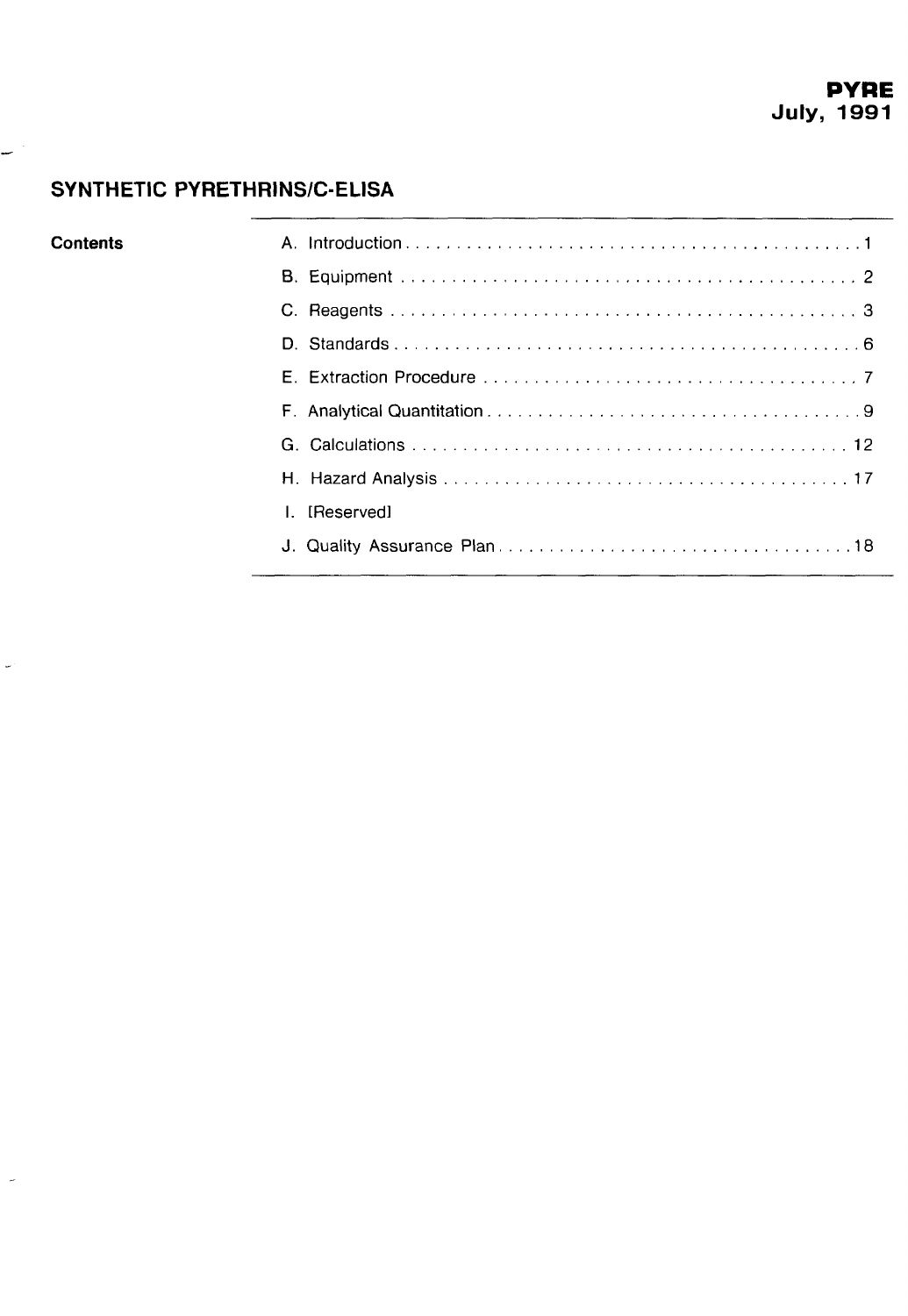#### <span id="page-1-0"></span>**A. INTRODUCTION**

**1. Theory and Structure** Rendered fat is extracted with a mixture of acetonitrile/water, centrifuged, and chilled. The acetonitrile phase is diluted with **2%** NaCl and the synthetic pyrethrins are partitioned into hexane. A portion of the hexane extract is further purified using alumina column chromatography. The column eluate is concentrated, adjusted to 6% acetonitrile in phosphate-buffered saline, and analyzed with a competition enzyme-linked immunosorbent assay (c-ELISA).



**2. Applicability** This method is applicable to bovine, porcine, and poultry fat. Synthetic pyrethrins are used for their insecticidal action. The monoclonal antibody used in this assay will detect the following pyrethroid insecticides: permethrin, cypermethrin, deltamethrin, phenothrin, and fenpropathrin. Flucythrinate and fenvalerate are only weakly detected, and tetramethrin is not recognized by the antibody. Refer to section J.7 for sensitivities to various pesticides. Identification and quantitation of the individual pyrethroids detected is not possible, because ELlSA response is integrated over the spectrum of all detectable compounds.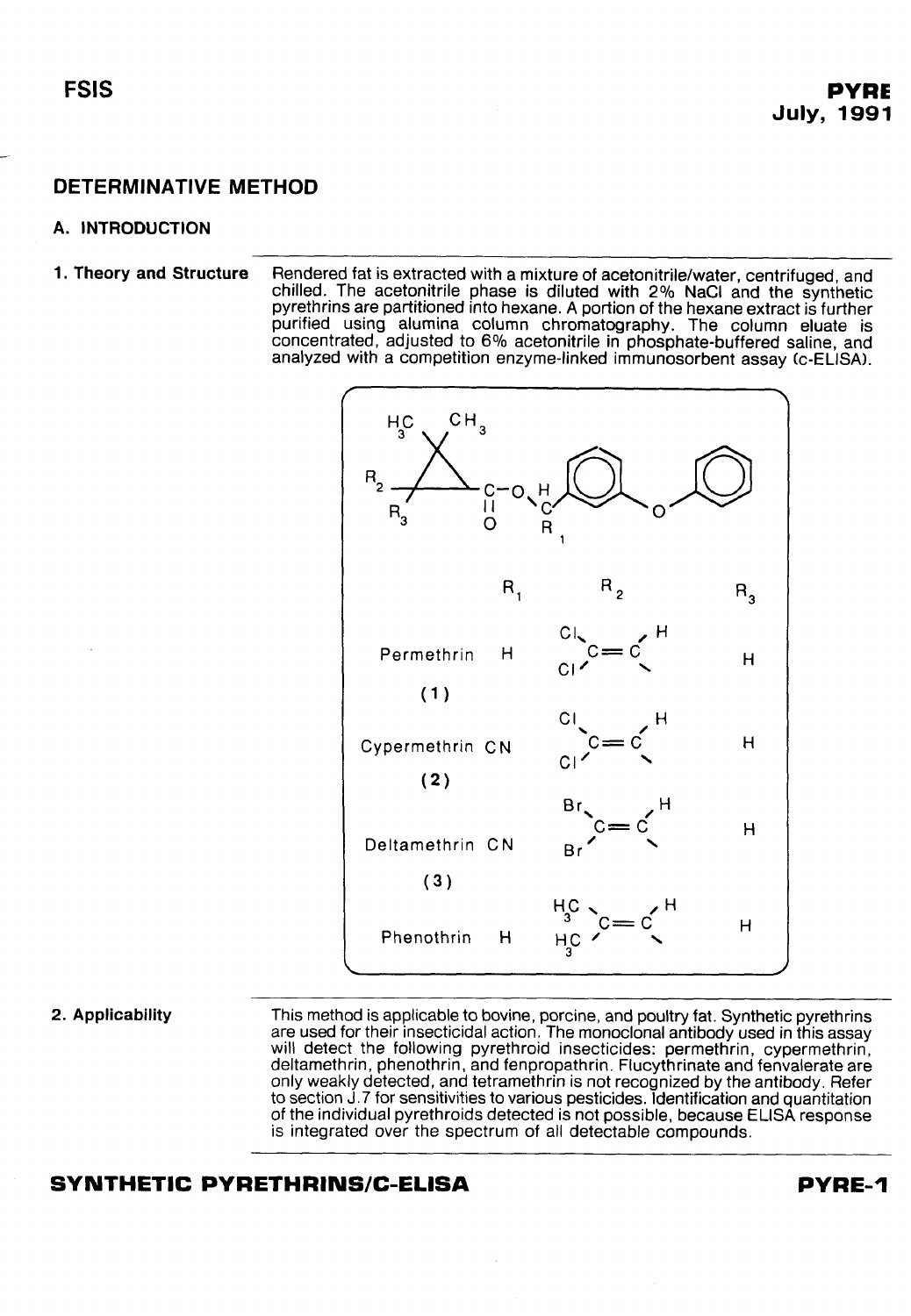## <span id="page-2-0"></span>**DETERMINATIVE METHOD**

#### **B. EQUIPMENT**

| 1. Apparatus       |              | a. Centrifuge (Sorval T6000B with adapter for 50 mL tubes).                                                                     |
|--------------------|--------------|---------------------------------------------------------------------------------------------------------------------------------|
|                    | b.           | Centrifuge tubes, 50 mL polyproylene disposable, with cap (Beckton-<br>Dickinson Falcon 2098).                                  |
|                    | C.           | Water bath, heated circulating (Freas model 260).                                                                               |
|                    | d.           | 125 mL glass separatory funnel with stopper.                                                                                    |
|                    | е.           | Centrifuge tube, glass, 15 mL graduated, with glass stopper.                                                                    |
|                    | f.           | Pasteur pipet, disposable, 5.25" (Scientific Products, Cat. P5202-1).                                                           |
|                    | g.           | Pipetter, 50-200 $\mu$ L adjustable, 8-channel, with tips (Titertek digital<br>multichannel pipette, Flow Laboratories).        |
|                    |              | h. Pipetters, 2-20, 10-100, and 100-1000 $\mu$ L adjustable single-channel, with<br>tips (Gibson Pipetman P-20, P-100, P-1000). |
|                    | i.           | Immulon II 96-well microtiter plates (Dynatech Laboratories).                                                                   |
|                    | j.           | Sealing tape, $8.26 \times 13.34$ cm, for microtiter plates (Dynatech Laboratories,<br>Cat. 001-010-3501).                      |
|                    | k.           | Skatron 96-well microtiter plate washer (Skatron, Inc.).                                                                        |
|                    | $\mathbf{L}$ | Incubator, mechanical convection (Precision Scientific Model 4EM).                                                              |
|                    |              | m. Soxhlet extraction apparatus (Kontes 585000-023).                                                                            |
|                    | n.           | Extraction thimble, cellulose, $43 \times 123$ mm (Whatman 2800432).                                                            |
|                    | О.           | Filter paper, Whatman #1, 24 cm.                                                                                                |
|                    |              | NOTE: Equivalent apparatus may be substituted for those specified.                                                              |
| 2. Instrumentation | a.           | Bio-Tek Model 310-96 well-plate reader with software (Bio-Tek Instruments,<br>$Inc.$ ).                                         |

**b.** IBM PCIAT or compatible computer.

 $\label{eq:2} \frac{1}{\sqrt{2}}\sum_{i=1}^N\frac{1}{\sqrt{2}}\sum_{j=1}^N\frac{1}{\sqrt{2}}\sum_{j=1}^N\frac{1}{\sqrt{2}}\sum_{j=1}^N\frac{1}{\sqrt{2}}\sum_{j=1}^N\frac{1}{\sqrt{2}}\sum_{j=1}^N\frac{1}{\sqrt{2}}\sum_{j=1}^N\frac{1}{\sqrt{2}}\sum_{j=1}^N\frac{1}{\sqrt{2}}\sum_{j=1}^N\frac{1}{\sqrt{2}}\sum_{j=1}^N\frac{1}{\sqrt{2}}\sum_{j=1}^N\frac{1$ 

 $\mathcal{L}_{\text{max}}$ 

## **PYRE-2**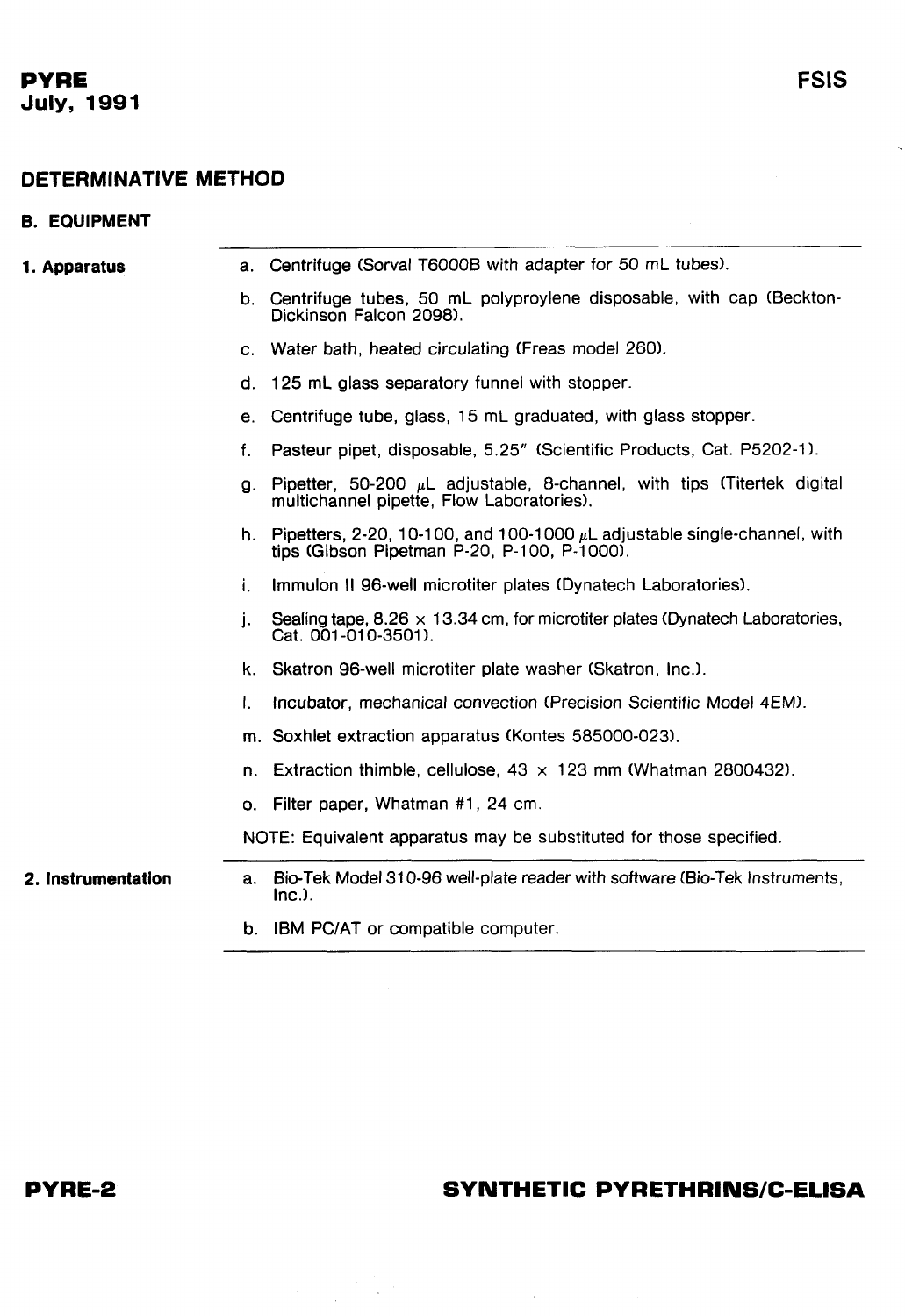#### **C. REAGENTS AND SOLUTIONS**

- a. Acetonitrile (ACN).
- b. Hexane.
- C. Benzene.
- d. Dichloromethane (DCM).
- e. Polyoxyethylene-sorbitan (Tween 20, Sigma Chemical Go.).
- f. Sodium chloride, reagent grade.
- 9. Potassium phosphate, monobasic, reagent grade.
- h. Potassium phosphate, dibasic, reagent grade.
- **I.**  Sodium azide (Sigma Chemical Co.).
- j. Magnesium chloride hexahydrate.
- k. Diethanolamine, 98% (Sigma Chemical Co.).
- I. p-Nitrophenyl phosphate, 5 mg tablets (Sigma Chemical Co.). Store in a freezer at  $-10^{\circ}$  C.
- Alumina oxide (Bio-Rad acid alumina AG-4 100-200 mesh). Extract with dichloromethane for 24 hours in a soxhlet apparatus. Dry at 130" C for 24 hours; then store at  $110^{\circ}$  C.
- n. Ovalbumin, crude powder, grade II (Sigma Chemical Co.).
- Anti-mouse IgG (whole molecule) alkaline phosphatase conjugated, affinity isolated antigen, specific antibody developed in goat (Sigma Chemical Co.). Store at 4' C.
- Py-1 antibody, 1 mg/mL. Monoclonal anti-pyrethroid antibody is referred to as Py-1 (Stanker, L. H., et al., J. **Agr. Food Chem.** 37:834-839, 19891. Py-1 is produced by the corresponding hybridoma cell line as an ascites fluid. The antibody is purified and stored at  $-20^{\circ}$  C as a stock solution at a concentration of 1 mg/mL in small aliquots. Once an aliquot is thawed, it should be stored at  $4^{\circ}$  C. When used in the competition ELISA described in this method, using permethrin as a competitor, an  $I_{so}$  of 1.55 ng  $\pm$  0.6 ng should be observed. (For source of supply, contact Chemistry Division, FSIS.)
- Coating antigen stock solution, 5 mg/mL: 3-phenoxyacetic acid conjugated to bovine serum albumin (3-pba-BSA) in PBS-7. The quality of each lot of conjugate must be evaluated in a c-ELISA using permethrin as a competitor and the monoclonal antibody Py-1. An  $I_{50}$  of 1.55 ng  $\pm$  0.6 ng should be observed. Store at -20° C in small aliquots. (For source of supply, contact<br>Chemistry Division, FSIS.)

NOTE: All solvents should be certified for use in pesticide analysis.

#### **SYNTHETIC PYRETHRINS/C-ELISA PYRE-3**

**1. Reagent List** 

<span id="page-3-0"></span>-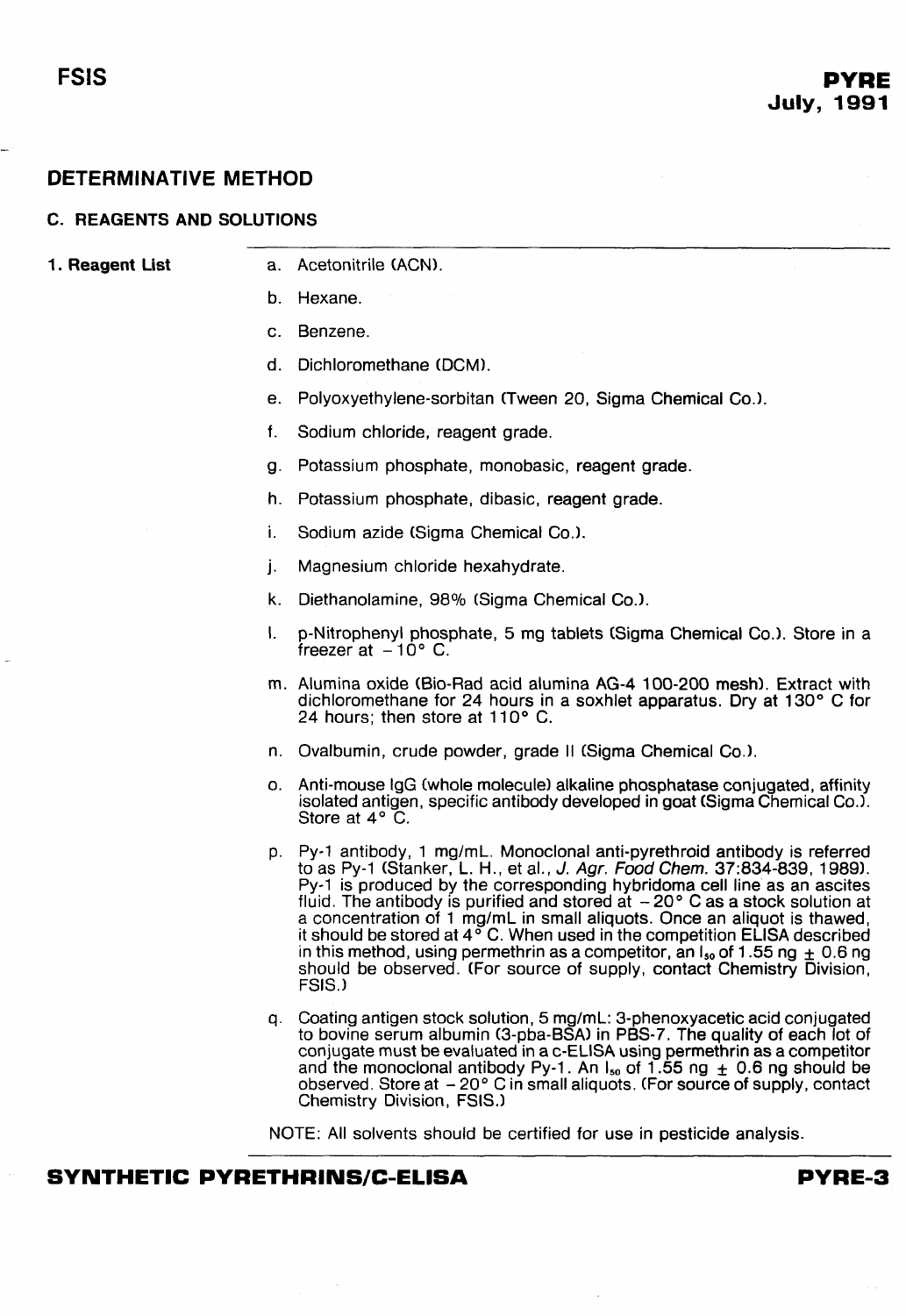# **FSIS**

## **DETERMINATIVE METHOD**

#### **C. REAGENTS AND SOLUTIONS (Continued)**

| 2. Solutions List |              | a. Tween 20, 1% solution. Dilute 1 mL Tween 20 to 100 mL with distilled water.                                                                                                                                                                                                   |
|-------------------|--------------|----------------------------------------------------------------------------------------------------------------------------------------------------------------------------------------------------------------------------------------------------------------------------------|
|                   |              | b. Tween 20, 0.05% wash solution. Dilute 1 mL of Tween 20 to 2 L with distilled<br>water.                                                                                                                                                                                        |
|                   |              | c. Phosphate buffered saline, pH 7.0 (PBS-7). Combine 9.65 g Na <sub>2</sub> HPO <sub>4</sub> ,<br>1.9 g NaH <sub>2</sub> PO <sub>4</sub> , and 42.5 g NaCl. Add 9 L of distilled water and ajdust the<br>pH to 7.0 using 1N HCl or NaOH. Dilute to 10 L with distilled water.   |
|                   |              | d. Assay buffer. Dilute 1 mL of 1% Tween 20 solution to 1 L with PBS-7 and<br>mix thoroughly. Store at $4^{\circ}$ C.                                                                                                                                                            |
|                   |              | e. Phosphate buffered saline, pH 9.0 (PBS-9). Add 61.4 g NaCl and<br>18.76 g Na <sub>2</sub> HPO <sub>4</sub> to 6 L of distilled water, and adjust the pH to 9.0 using<br>1N NaOH. Adjust volume to 7 L. Store at 4° C.                                                         |
|                   | f.           | Diethanolamine buffer, 10%. Add 97 mL of diethanolamine, 0.2 g NaN <sub>3</sub> ,<br>and 0.1 g $MgCl2 \cdot 6H2O$ to 800 mL distilled water. Adjust pH to 9.8 with<br>6N HCI and adjust final volume to 1 L. The buffer is filtered (Whatman #1)<br>and stored at $4^{\circ}$ C. |
|                   |              | g. pba-BSA, 5 $\mu$ g/mL solution. Dilute 100 $\mu$ L of the 5 mg/mL pba-BSA stock<br>solution to 100 mL with distilled water. This provides enough solution to<br>coat ten 96-well plates. Prepare fresh prior to coating plates.                                               |
|                   |              | h. Ovalbumin, 3% in PBS-9. Add 4.5 g of ovalbumin powder to a 200-250 mL<br>flask or bottle containing 150 mL of PBS-9 buffer at 30-40° C, cap, and<br>mix until dissolved. Filter through glass wool and collect in a stoppered<br>bottle. Store at 4° C.                       |
|                   |              | i. Py-1 antibody, 1:5000 dilution. Dilute $3 \mu L$ Py-1 antibody (1 mg/mL) to 15 mL<br>with assay buffer. Prepare immediately before use.                                                                                                                                       |
|                   | j.           | Antimouse IgG, 1:500 dilution in assay buffer. Dilute 30 $\mu$ L of antimouse<br>IgG, 5 mg/mL, to 15 mL with assay buffer. Prepare immediately before use.                                                                                                                       |
|                   |              | k. p-Nitrophenyl phosphate solution, 1 mg/mL. Dissolve three 5 mg tablets<br>of p-nitrophenyl phosphate in 15 mL 10% diethanolamine buffer. Prepare<br>immediately before use.                                                                                                   |
|                   | $\mathbf{L}$ | ELISA control solution. 6% ACN in assay buffer. Dilute 6 mL acetonitrile<br>to 100 mL with assay buffer.                                                                                                                                                                         |
|                   |              | m. Extraction solvent, 85% acetonitrile/water. Add 850 mL acetonitrile to a<br>1 L volumetric flask or mixing cylinder and dilute to volume with distilled<br>water.                                                                                                             |
|                   |              | n. 2% NaCl solution. Add 20 g NaCl to a 1 L volumetric flask or mixing cylinder<br>and dilute to volume with distilled water.                                                                                                                                                    |
|                   |              | o. 6% acetonitrile/assay buffer, Add 6.0 mL of acetonitrile to a 100 mL<br>volumetric flask and dilute to volume with assay buffer.                                                                                                                                              |
|                   |              |                                                                                                                                                                                                                                                                                  |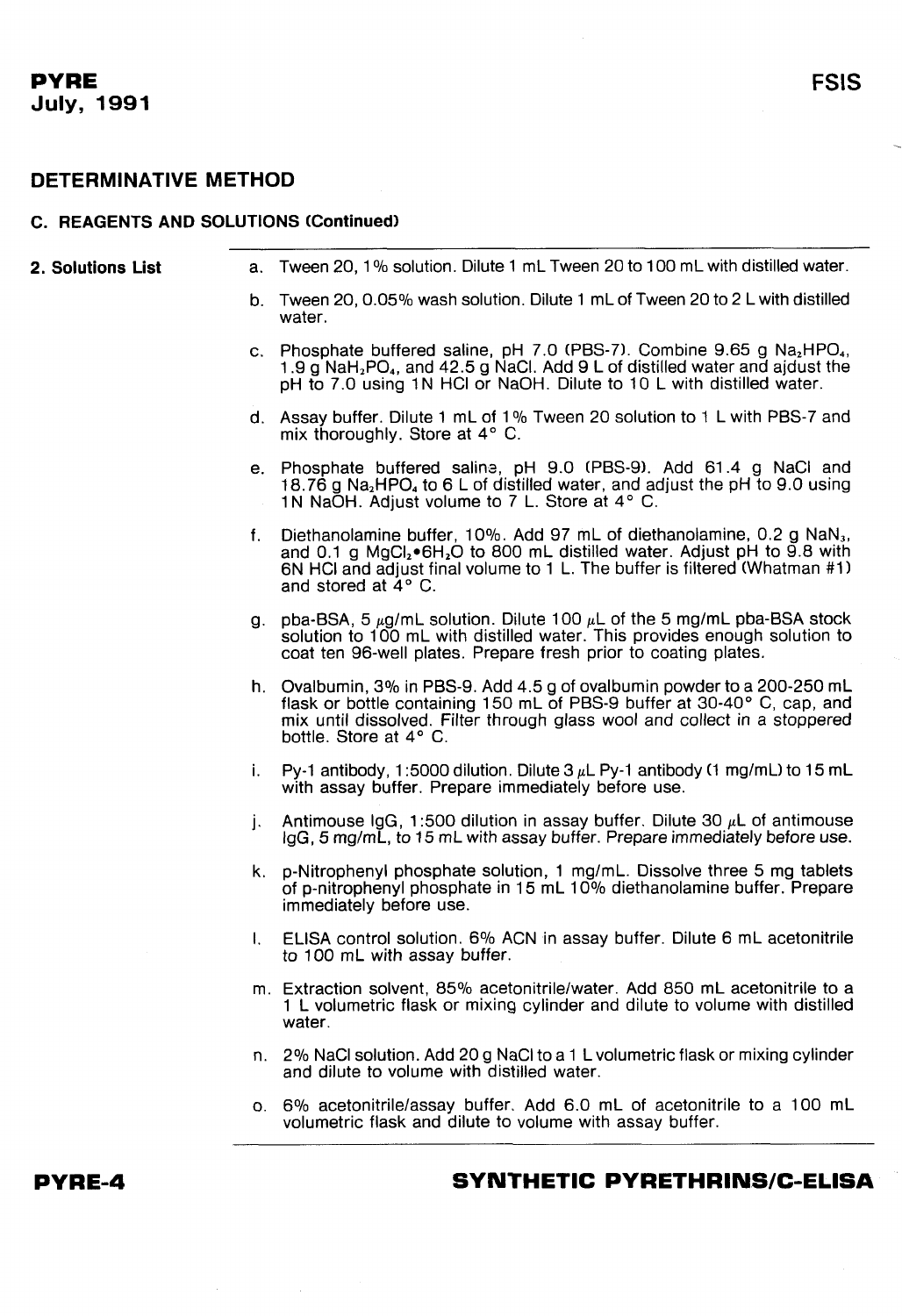$\overline{\phantom{a}}$ 

## **DETERMINATIVE METHOD**

#### **C. REAGENTS AND SOLUTIONS (Continued)**  - -- -

| 3. Preparation of<br><b>Microtiter Plates</b> | a. Using a multichannel pipet, add 100 $\mu$ L of a 5 $\mu$ g/mL solution of pba-BSA<br>in distilled water to each well of a 96-well microtiter plate. |
|-----------------------------------------------|--------------------------------------------------------------------------------------------------------------------------------------------------------|
|                                               |                                                                                                                                                        |

- b. Place the plate, uncovered, in an incubator at **37'** C, and allow the pba-BSA solution to evaporate overnight. Make sure that all traces of moisture are gone before removing plate.
- c. Store "coated" plates in a sealed container at **4"** C, and use within **4** weeks.

### **SYNTHETIC PYRETHRINS/C-ELISA**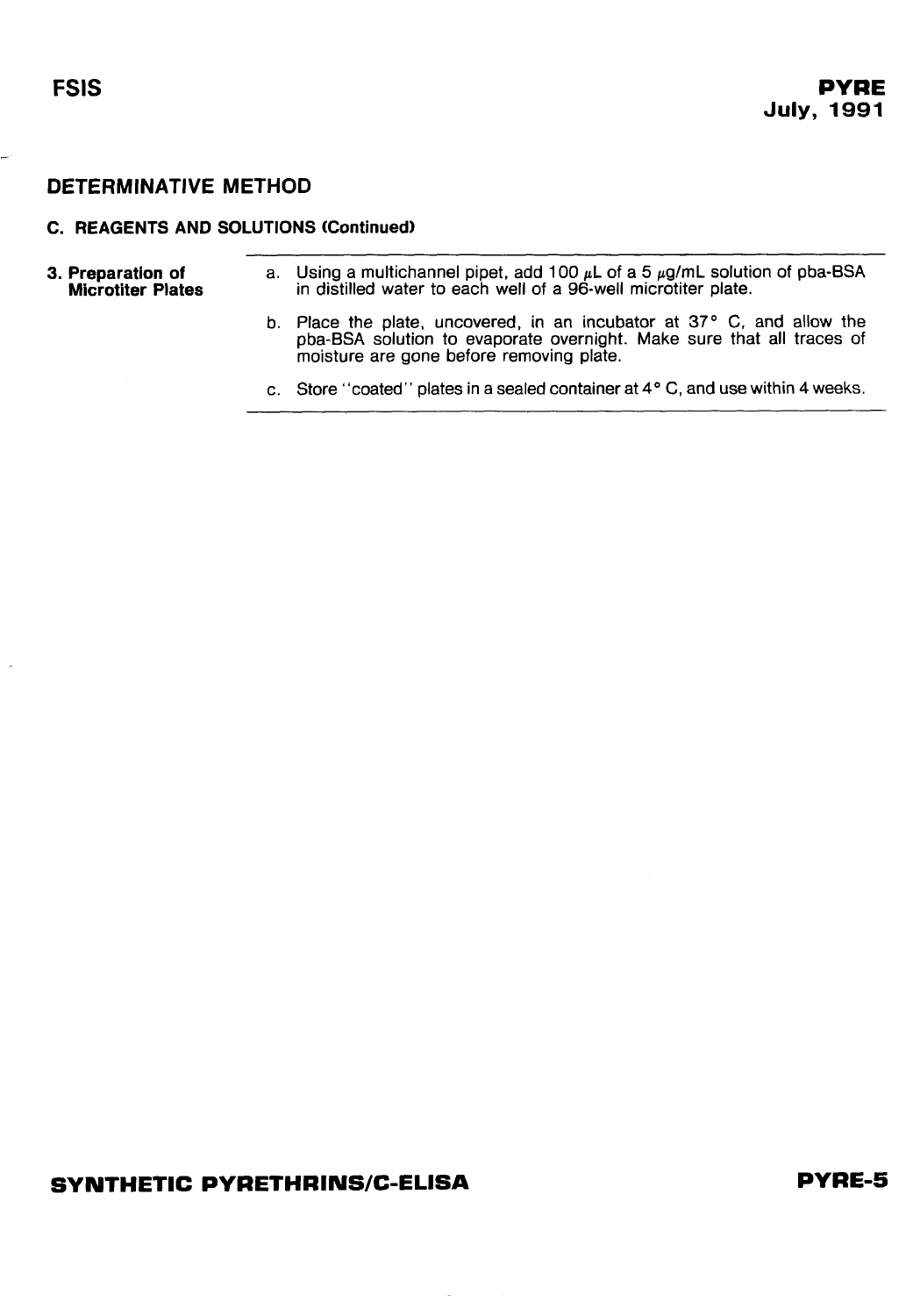#### <span id="page-6-0"></span>**D. STANDARDS**

| 1. Source                             | Permethrin (mixed isomers) and other synthetic pyrethroids may be obtained<br>from:                                                                                                                                                                                                         |
|---------------------------------------|---------------------------------------------------------------------------------------------------------------------------------------------------------------------------------------------------------------------------------------------------------------------------------------------|
|                                       | Director<br><b>Environmental Monitoring Support Laboratory</b><br>Office of Research and Development<br>Cincinnati, OH 45268                                                                                                                                                                |
| 2. Preparation of<br><b>Standards</b> | a. Permethrin stock standard, 0.5 mg/mL permethrin. Accurately weight out<br>25 mg of the permethrin standard (mixed isomers) into a 50 mL beaker and<br>dissolve in ca. 30 mL acetonitrile. Transfer quantitatively to a 50 mL<br>volumetric flask and dilute to volume with acetonitrile. |
|                                       | b. Permethrin intermediate standard, 10 $\mu$ g/mL. Pipet 1.0 mL of permethrin<br>stock standard into a 50 mL volumetric flask and dilute to volume with<br>acetonitrile.                                                                                                                   |
|                                       | c. Permethrin fortification standard, 2.5 $\mu$ g/mL. Pipet 5 mL of 10 $\mu$ g/mL<br>permethrin standard into a 25 mL volumetric flask. Pipet 15 mL acetonitrile<br>into the flask (20 mL final volume) and mix.                                                                            |
|                                       | d. Permethrin ELISA standard, 0.3 $\mu$ g/mL. Prepare a 0.30 $\mu$ g/mL standard to<br>be used in constructing a standard curve by adding 60 $\mu\bar{L}$ of the 10 $\mu$ g/mL<br>permethrin standard into a 15 mL centrifuge tube and diluting to 2 mL with<br>assay buffer.               |
| <b>3. Storage Conditions</b>          | Store all standards at $4^{\circ}$ C.                                                                                                                                                                                                                                                       |
| 4. Shelf Life Stability               | a. Stock, intermediate, and fortification standards are stable for at least 6<br>months.                                                                                                                                                                                                    |
|                                       | b. Permethrin ELISA standard must be prepared fresh daily.                                                                                                                                                                                                                                  |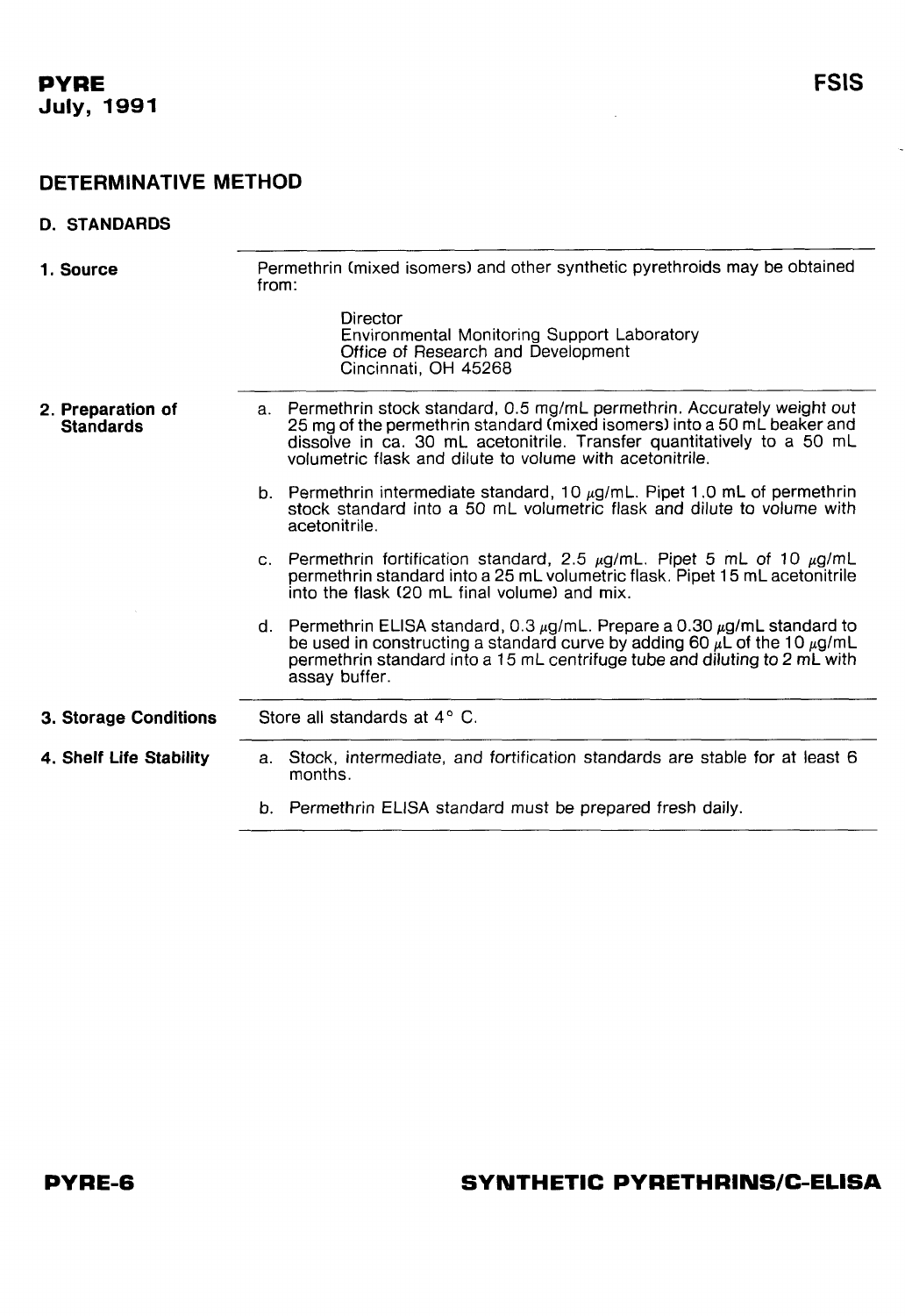<span id="page-7-0"></span>-

## **DETERMINATIVE METHOD**

#### **E. EXTRACTION PROCEDURE**

| 1. Sample Preparation |              | Pass chilled sample through a food chopper twice. Plug a powder funnel with<br>glass wool. Put approximately 100 g of the comminuted fat into the funnel, place<br>the funnel in a beaker, and render at 100-110° C overnight or until the fat ceases<br>to drop.                                                             |
|-----------------------|--------------|-------------------------------------------------------------------------------------------------------------------------------------------------------------------------------------------------------------------------------------------------------------------------------------------------------------------------------|
| 2. Sample Extraction  |              | a. Add 2.5 g of rendered fat into a 50 mL centrifuge tube. Add 25 mL 85%<br>acetonitrile/water extraction solvent, cap securely, and place tube into a<br>55° C water bath for 5 min.                                                                                                                                         |
|                       |              | b. Shake sample vigorously for 3 min. A mechanical shaker may be used for<br>this operation if it has a cycle speed greater than 200 strokes/min.                                                                                                                                                                             |
|                       |              | c. Immediately centrifuge sample for 2 min at 3000 rpm. Chill sample until fat<br>has solidified. (Do not chill to point of phase separation or freezing of water<br>phase.)                                                                                                                                                  |
|                       |              | d. Remove 10 mL of the liquid phase and place in a 125 mL separatory funnel.<br>No suspended particles of fat should be transferred.                                                                                                                                                                                          |
|                       |              | e. Add 50 mL 2% NaCl solution and swirl. Add 15.0 mL hexane, stopper, and<br>shake for 2 min.                                                                                                                                                                                                                                 |
|                       | f.           | Carefully drain and discard the aqueous fraction.                                                                                                                                                                                                                                                                             |
|                       |              | g. Add 10 mL of distilled water to the separatory funnel and shake gently for<br>30 sec. Allow phases to separate completely.                                                                                                                                                                                                 |
|                       |              | h. Drain and discard the 10 mL wash. A small amount of hexane may be<br>drained to displace residual water in the stopcock.                                                                                                                                                                                                   |
|                       | i.           | Drain the hexane phase into a 15 mL graduated centrifuge tube. Adjust<br>volume to 15 mL with hexane.                                                                                                                                                                                                                         |
|                       | i.           | Transfer the hexane eluate to a 1 cm $\times$ 0.5 cm id column of alumina topped<br>with 2 cm sodium sulfate. Avoid transferring any residual water that may<br>be in the tip of the centrifuge tube. If less sensitivity is required, a suitable<br>aliquot of the eluate may be diluted to 15 mL and applied to the column. |
|                       |              | k. Wash the column with two 5 mL portions of hexane. Discard the washes.                                                                                                                                                                                                                                                      |
|                       | $\mathbf{L}$ | Elute permethrin from the column into a 15 mL centrifuge tube using 5 mL<br>benzene.                                                                                                                                                                                                                                          |
|                       |              | m. Evaporate the organic solvent to dryness under a stream of nitrogen in a<br>$40^{\circ}$ C water bath. Dissolve the residue in 60 $\mu$ L of acetonitrile, then dilute<br>to 1.0 mL with assay buffer.                                                                                                                     |
|                       |              | n. Analyze sample extracts for permethrin concentration using the competition<br>ELISA described in section F.                                                                                                                                                                                                                |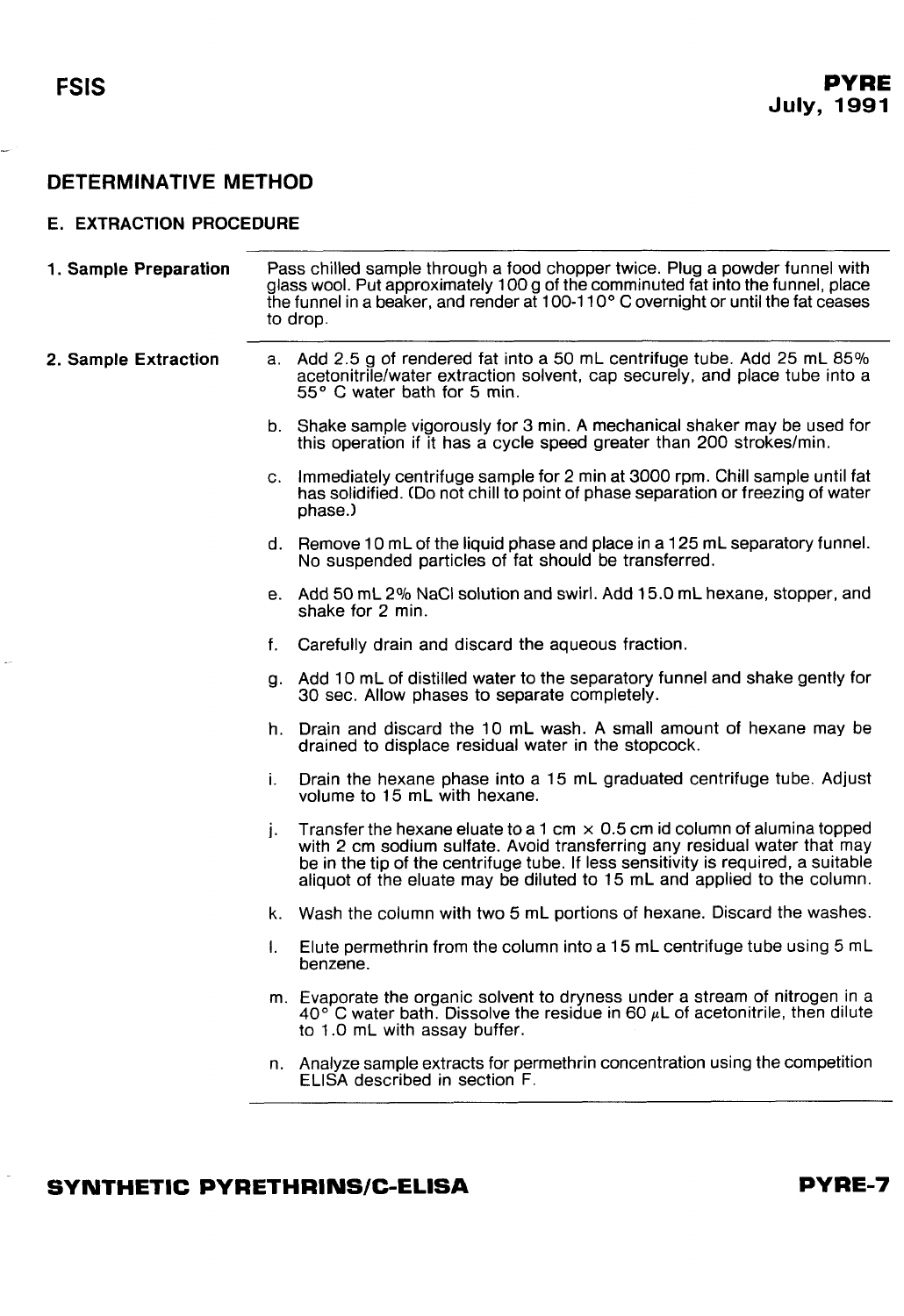### **DETERMINATIVE METHOD**

#### **E. EXTRACTION PROCEDURE (Continued]**



**SYNTHETIC PYRETHRINS/C-ELISA** 

**FSlS**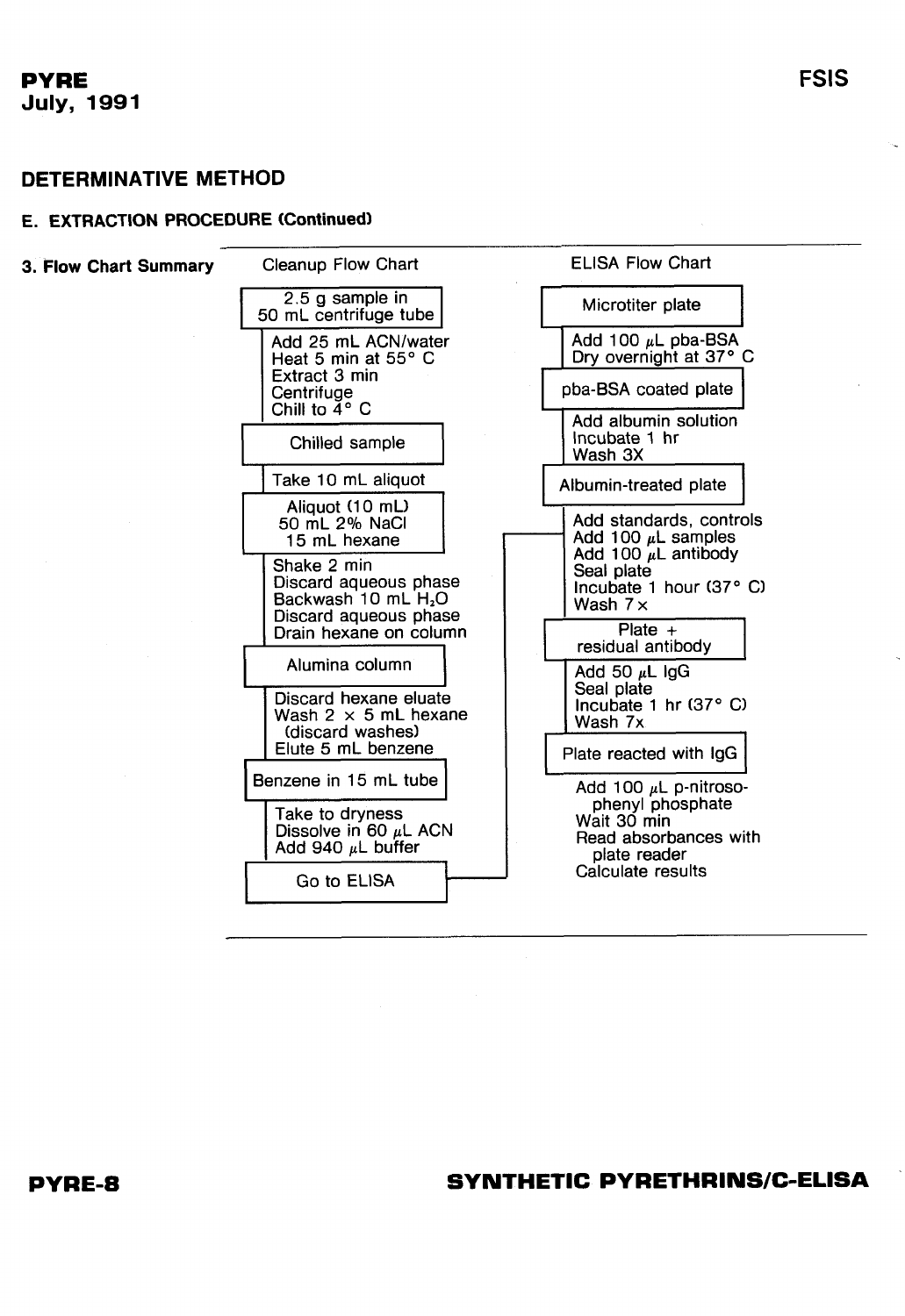#### <span id="page-9-0"></span>**F. ANALYTICAL QUANTlTATlON**

| 1. Competition ELISA | NOTE: All solutions used should be brought to room temperature before being |
|----------------------|-----------------------------------------------------------------------------|
|                      | added to microtiter plates.                                                 |

- a. Add 400  $\mu$ L of 3% ovalbumin solution to each well of an antigen-coated microtiter plate. Incubate the plate at  $25-37$  ° C for 1 hour. Wash the plate 3 times with 0.05% Tween 20lwater solution. Remove residual wash solution by inverting the plate and rapping repeatedly onto an absorbent surface (e.g., paper towels).
- b. Refer to the plate map in section F.2 below. Add 100  $\mu$ L of 6% acetonitrile in assay buffer to columns 1, 2, and 12, and to all wells in row A except A3. Add 200  $\mu$ L of 0.3  $\mu$ g/mL standard solution to well A3.
- c. Prepare a standard curve by making seven serial 1 :2 dilutions. Transfer 100  $\mu$ L of standard from well A3 to well A4, and mix by repeated pipetting. Repeat the procedure for wells A4-A5, A5-A6, A6-A8 (A7 is a control), A8-A9, A9-A10, and A10-A11. Remove 100  $\mu$ L from A11 and discard. (Standard in well A3 is equivalent to 300 ppb permethrin in the sample unless an aliquot is taken in section E.2, step j.
- d. All samples are analyzed in triplicate. Using the plate map in F.2 as a template, add 100  $\mu$ L aliquots of each sample to each of the three specified wells. After all samples have been applied, any empty wells remaining can be filled with 100  $\mu$ L of 6% acetonitrile in assay buffer. These will serve as additional controls.
- e. Add 100  $\mu$ L of a 1/5000 dilution of the 1 mg/mL stock solution of Py-1 in assay buffer to all wells except those in column 1 . Column 1 is the no primary antibody blank.
- f. Seal the plate using a plate sealer or other airtight wrap and incubate for 1 hour at  $37^\circ$  C.
- g. Wash the plate 7 times with 0.05% Tween 20 solution. Remove residual wash solution as in step a above.
- h. Pipet 50  $\mu$ L of alkaline phosphatase conjugated goat-antimouse immunoglobulin diluted 11500 in assay buffer into all wells of the plate.
- i. Seal and incubate the plate at  $37°$  C for 1 hour; then wash as in step g.
- j. Add 100  $\mu$ L of a 1 mg/mL solution of p-nitrophenyl phosphate (freshly prepared in 10% diethanolamine buffer) to all wells. Allow color to develop at room temperature for 30 minutes, or until the absorbance of the controls is in the range 1 .O-2.0; then record the absorbances of all wells in dual wavelength mode at 405 nm (540 nm reference) using a plate reader.

#### **SYNTHETIC PYRETHRINSIC-ELISA**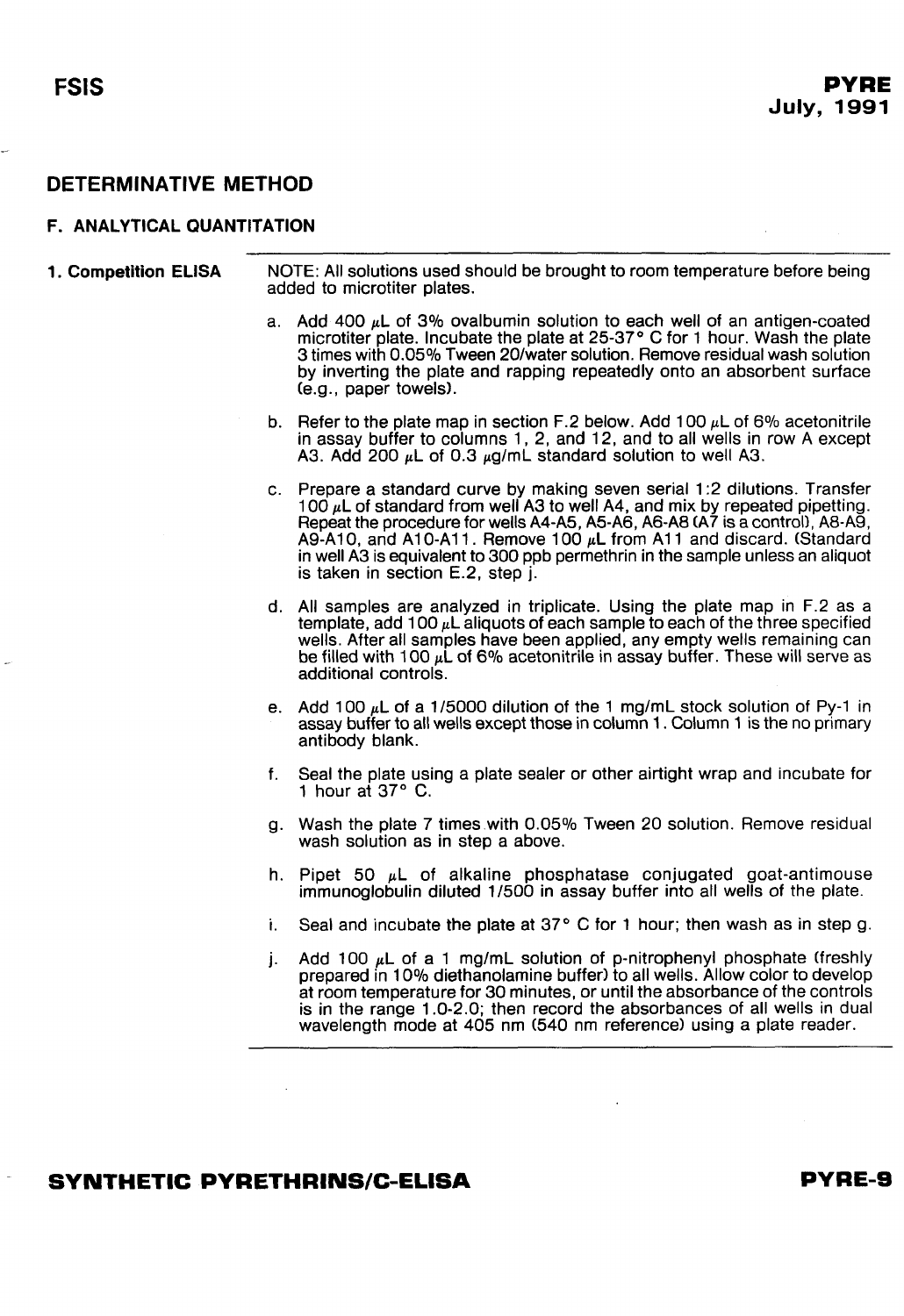#### **DETERMINATIVE METHOD**

#### **F. ANALYTICAL QUANTITATION (Continued)**

#### **2. ELlSA Plate Distribution Map**

|   |   | 2 | З |    | 5  | 6     |    | 8       | ч        |         |            | 12 |
|---|---|---|---|----|----|-------|----|---------|----------|---------|------------|----|
| A |   |   | S | S  | 4  | ð     |    | Q.<br>6 | e,<br>מי | o.<br>6 | S/1<br>'28 |    |
| в |   |   |   | 2  | 3  | 4     | 5  | 6       |          | 8       | У          |    |
| С | в |   |   |    | 2  | З     |    | 5       | 6        |         | 8          |    |
| D |   |   | 9 | 20 | 21 |       | 2  | З       | 4        | 5       | 6          |    |
| Ε |   |   |   | 8  | 9  | 1 ( ) |    | 2       | З        | 4       | 5          |    |
| F | R |   | 6 |    | 8  | 9     | 20 | 2       |          | 2       | З          |    |
| G | R |   | 4 | 5  | 6  |       | 8  | 9       |          |         | 2          |    |
| н |   |   | З | 4  | 5  | 6     |    | я       | 9        | כי      | າ          |    |
|   |   |   |   |    |    |       |    |         |          |         |            |    |

- **B** = Blanks (no antibody; 6% acetonitrile/assay buffer)
- $C =$  Controls (6% acetonitrile/assay buffer)
- $S =$  Standard (30 ng/well)
- 1-21 = Samples applied to plate (each sample is applied three times)

**FSIS**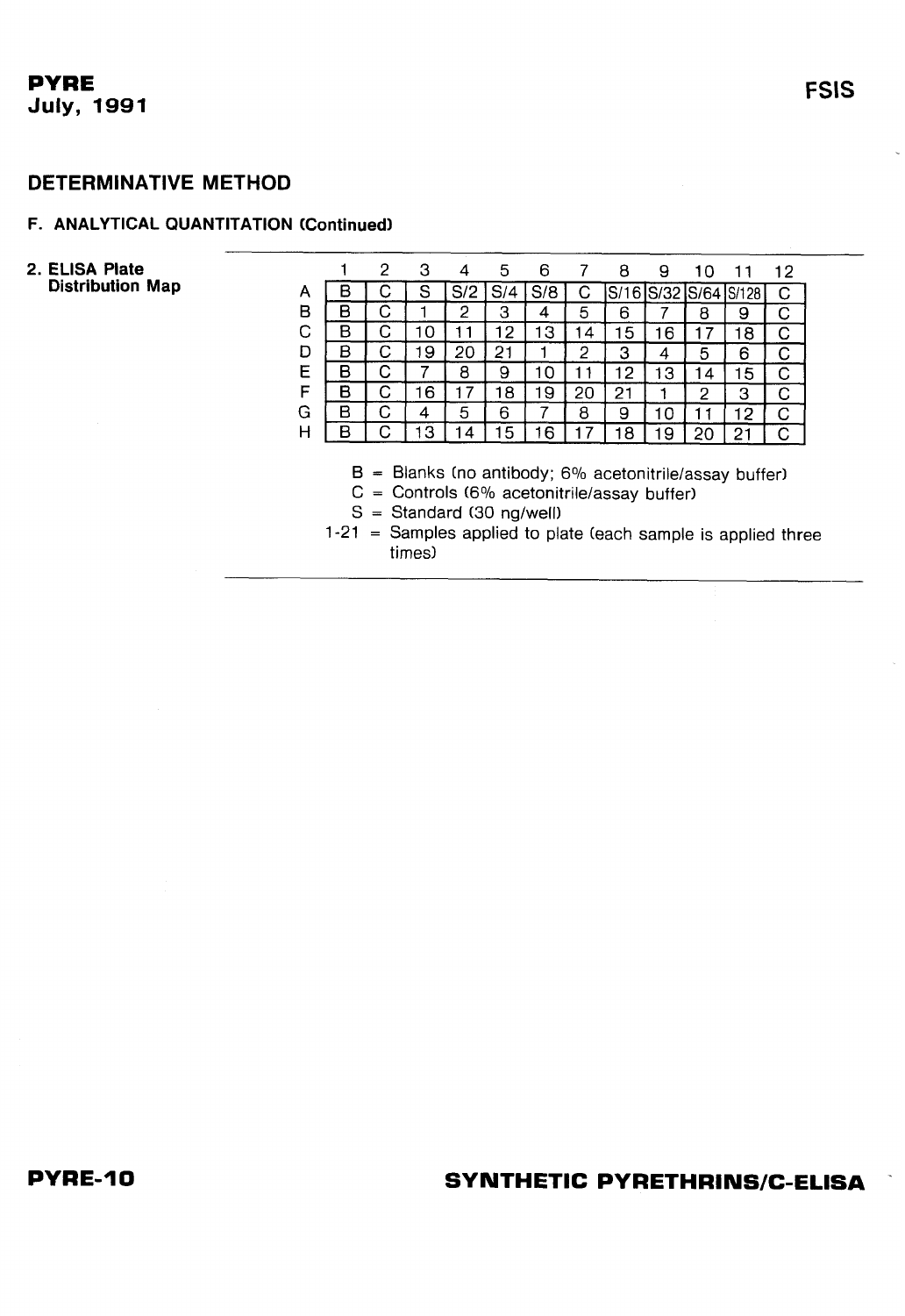#### **F. ANALYTICAL QUANTITATION Continued)**

**3. Competition ELlSA Flow Chart** 



**SYNTHETIC PYRETHRINSIC-ELISA PYRE-1 I**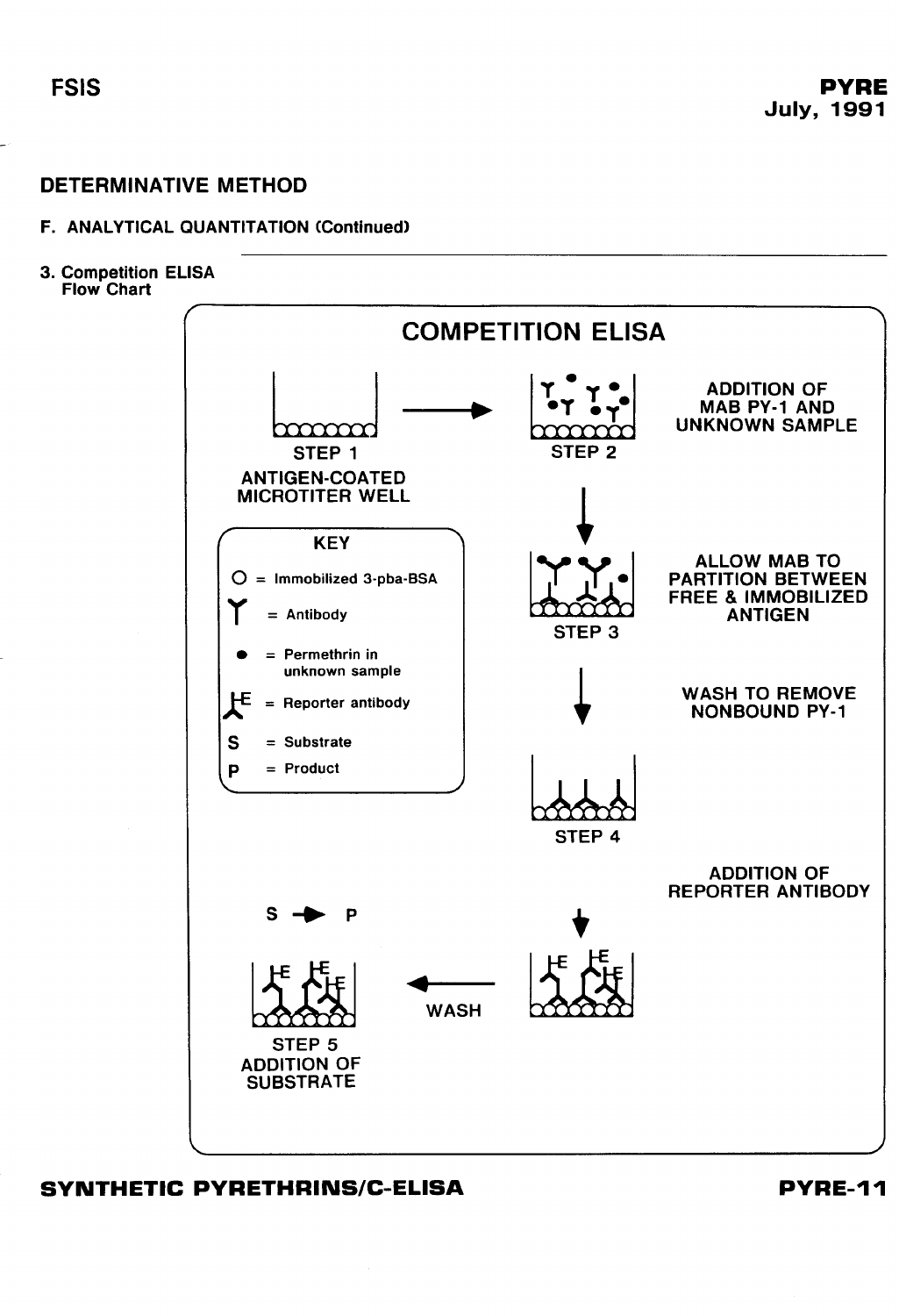#### <span id="page-12-0"></span>**DETERMINATIVE METHOD**

#### **G. CALCULATIONS**

**1. Procedure** NOTE: Since the ELlSA antibody integrates its response over the entire spectrum of compounds that it recognizes, it is not possible to determine the identity or actual concentration of the pyrethroids present in a positive sample. All positives are quantitated as ppb permethrin.

> a. Each row on the plate is treated as a separate experiment. Determine an average control value for each row by averaging all acceptable control values in the row. Any individual value that appears to be an outlier may be tested and discarded. Once average values have been determined, the percent inhibition for all wells in columns 3-6 and 8-11 can be calculated using the formula:

Percent inhibition =  $\frac{\text{[Abs. (control)} - \text{Abs. (sample)]}}{\text{Abs. (control)} - \text{Abs. (blank)}}$  X 100%

- b. Average the three separate values of percent inhibition for each sample. Any individual value that appears to be an outlier may be tested and discarded.
- c. Using semi-log paper, plot concentrations of the permethrin standards in nglwell (X axis) versus their percent inhibition values. Connect all points to form a standard curve. Concentrations (as permethrin) of all samples considered positive (see NOTE below) can be determined graphically by constructing a drop line from the sample's percent inhibition value on the standard curve to the X axis.

Convert concentrations to ppb permethrin by dividing the permethrin concentrations in ng/well by the sample weight in grams/well. If no dilutions are made in section E.2, step j, this value is 0.1 g. If dilutions were made, this value may be calculated using the formula:

g sample/well =  $2.667$ (W)(A)/1000V, where

- W = sample weight in grams
- A = mL extract from E.2.i applied to alumina column
- $V =$  final volume of extract in mL

NOTE: It is not uncommon for blank samples to exhibit high background readings. Percent inhibition readings as high as 15-20% have been observed with some blank fat samples. Samples giving inhibition values at or below this level range are likely to show a high incidence of false positives. Reliable detection of probable positive samples requires > 25% inhibition of response.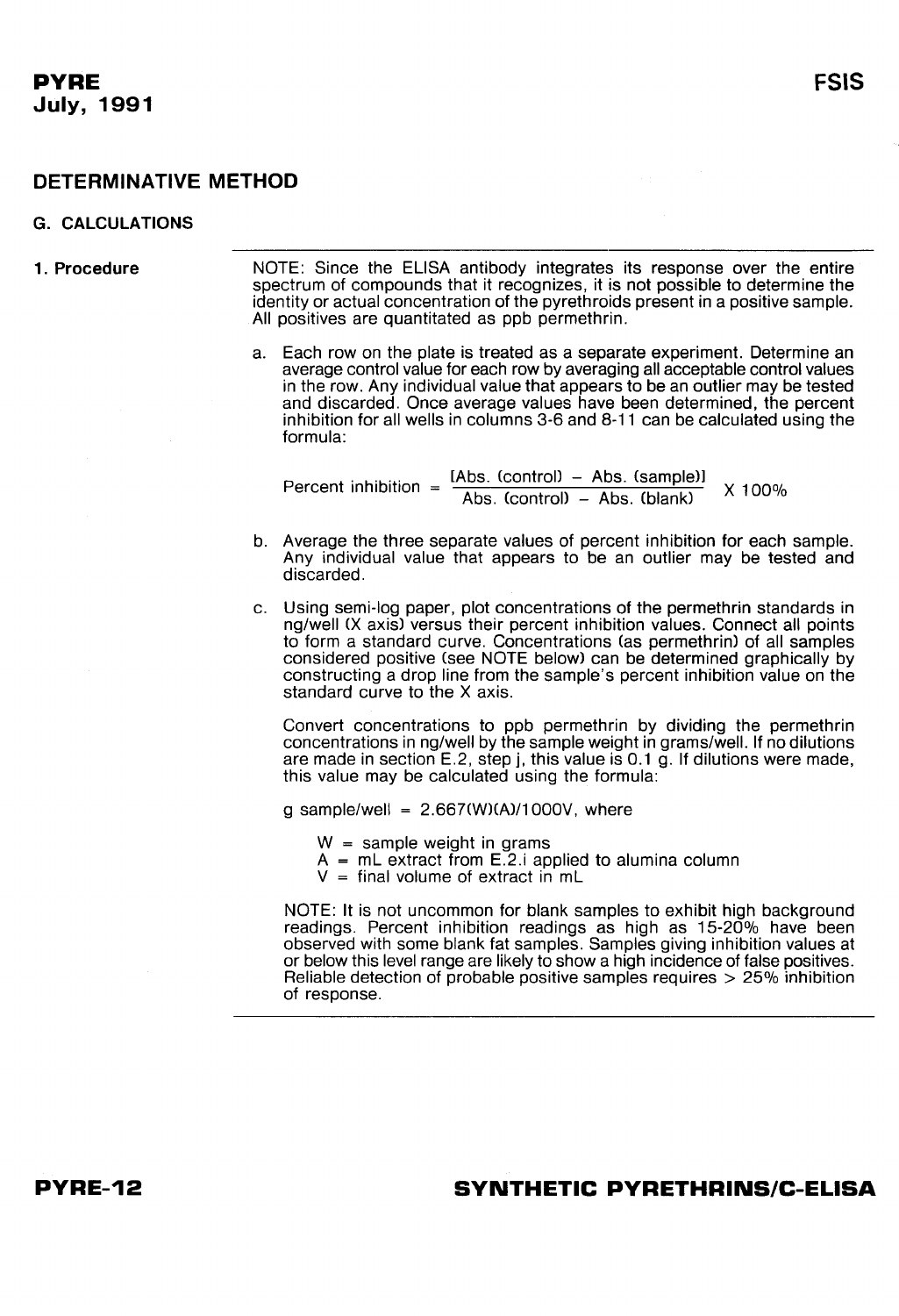### **G. CALCULATIONS Continued)**

## **2. Standard Curves**



## **Standard Curve for Permethrin**

**Permethrin (PPB)** 

## **SYNTHETIC PYRETHRINS/C-ELISA**

**PYRE-13** 

**FSIS**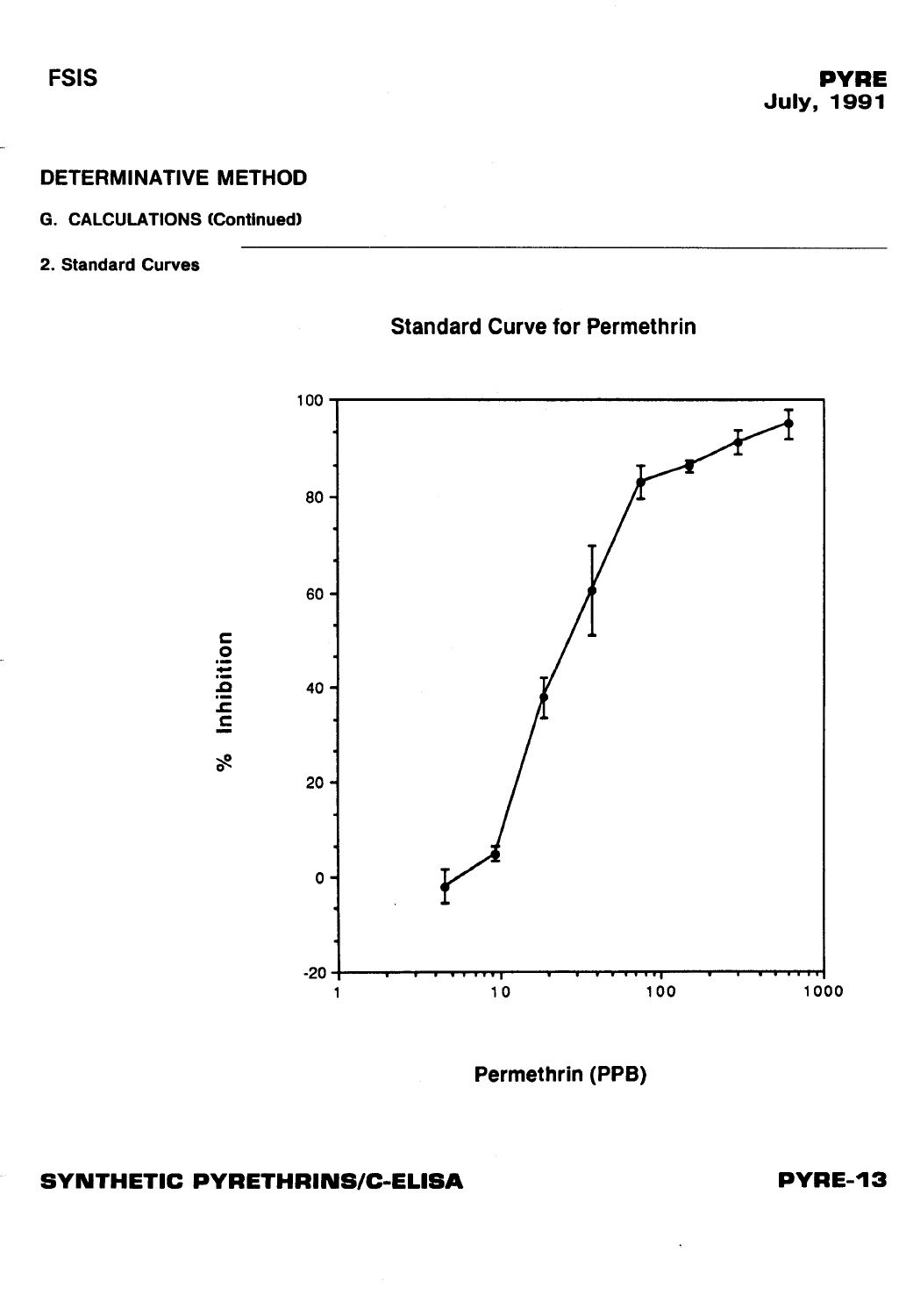#### **DETERMINATIVE METHOD**

#### **G. CALCULATIONS (Continued)**



**Fortified Standard Curve in Poultry Fat** 

**Permethrin (PPB)**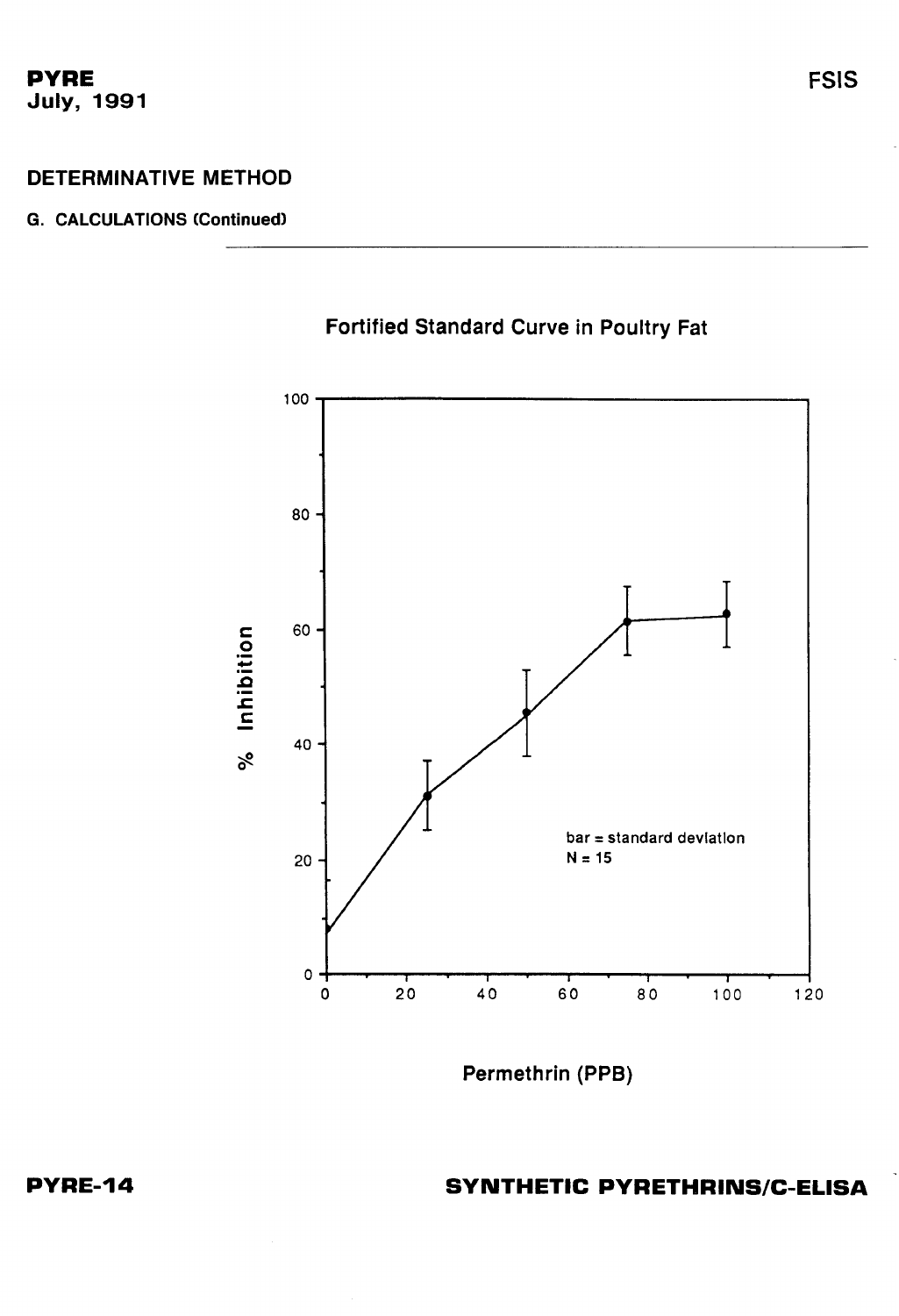### **DETERMINATIVE METHOD**

#### **G. CALCULATIONS (Continued)**



**Fortified Standard Curve in Swine Fat** 

**Permethrin (PPM)** 

## **SYNTHETIC PYRETHRINS/C-ELISA**

**PYRE-15** 

**FSIS** 

-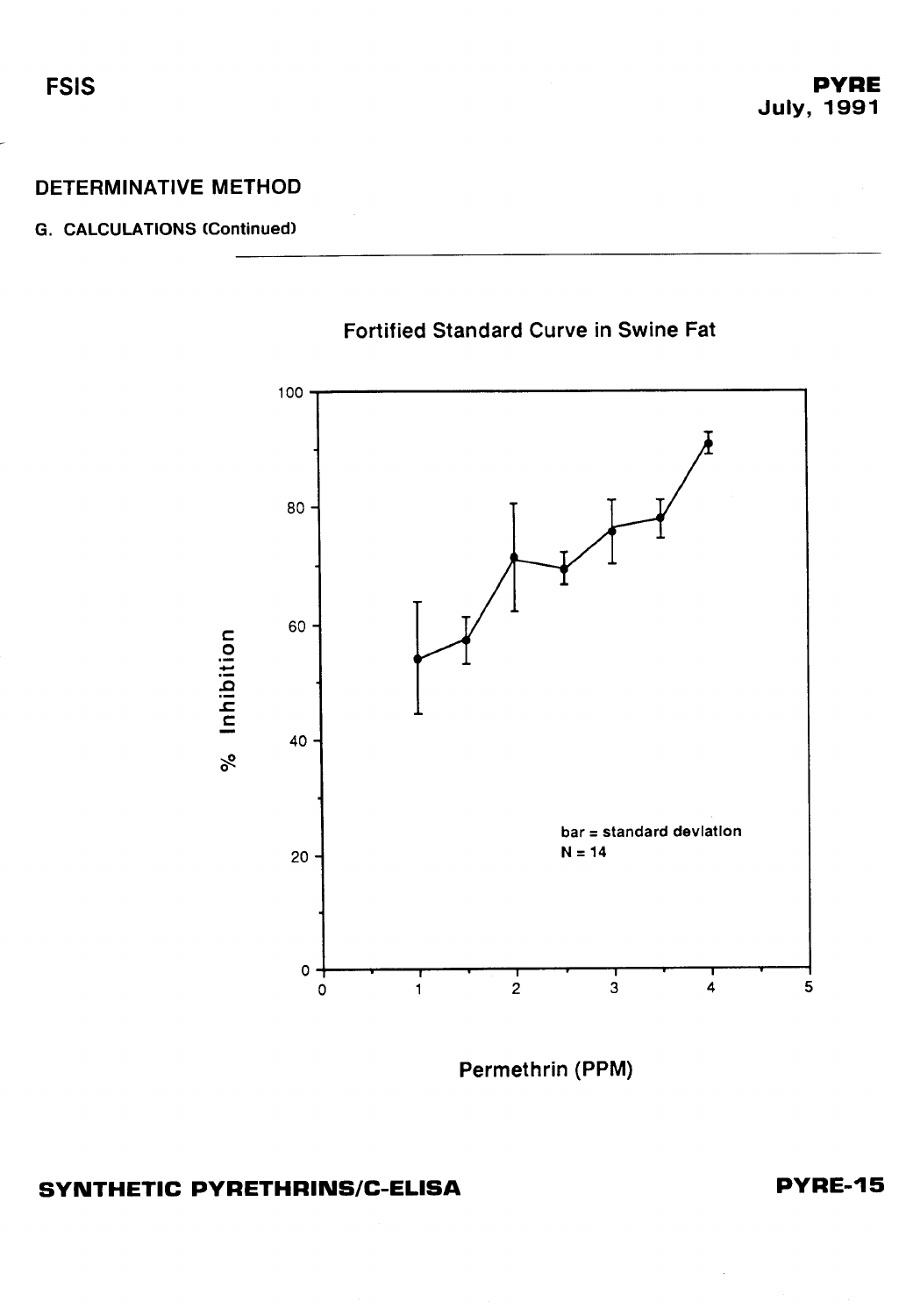## **DETERMINATIVE METHOD**

### **G. CALCULATIONS (Continued)**



**Pyrethrins (PPB)** 

**SYNTHETIC PYRETHRINS/C-ELISA**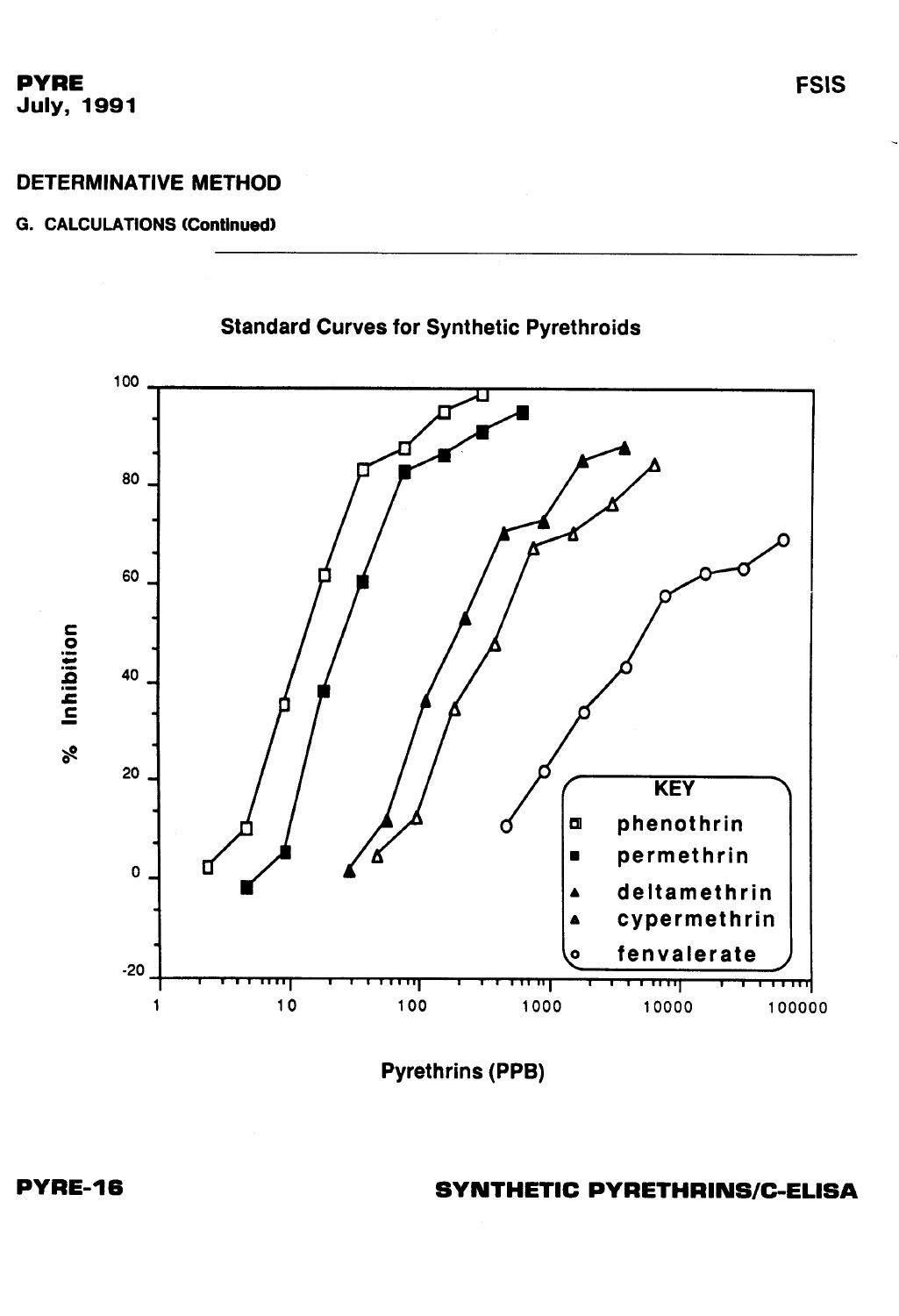<span id="page-17-0"></span>-

#### **DETERMINATIVE METHOD**

#### **H. HAZARD ANALYSIS**

| <b>DETERMINATIVE METHOD</b>                |                                           |                                                                                                                                                                                 |                                                                                                                                                                                                                                                    |
|--------------------------------------------|-------------------------------------------|---------------------------------------------------------------------------------------------------------------------------------------------------------------------------------|----------------------------------------------------------------------------------------------------------------------------------------------------------------------------------------------------------------------------------------------------|
| <b>H. HAZARD ANALYSIS</b>                  |                                           |                                                                                                                                                                                 |                                                                                                                                                                                                                                                    |
| 1. Method Title                            |                                           | Immunoassay Determination of Synthetic Pyrethrins by C-ELISA                                                                                                                    |                                                                                                                                                                                                                                                    |
| 2. Required Protective<br><b>Equipment</b> | Safety glasses, plastic gloves, lab coat. |                                                                                                                                                                                 |                                                                                                                                                                                                                                                    |
| 3. Procedure Steps                         |                                           | Hazards                                                                                                                                                                         | Recommended<br>Safe Procedures                                                                                                                                                                                                                     |
|                                            | C. Reagents                               |                                                                                                                                                                                 |                                                                                                                                                                                                                                                    |
|                                            | Benzene<br>Acetonitrile<br>Hexane         | These solvents are all<br>flammable and can<br>produce toxic effects<br>through exposure to the<br>skin, eyes, respiratory<br>system, or ingestion.<br>Benzene is a carcinogen. | All procedures involving<br>solvents should be<br>carried out in an<br>efficient fume hood<br>and away from any<br>source of ignition.<br>Protective gear should<br>be worn at all steps<br>where the possibility<br>of solvent spillage<br>exists |
|                                            | D. Standards                              | Concentrated standards<br>may be toxic. Exposure<br>paths are the same as<br>described above for<br>reagents.                                                                   | Prepare standards in<br>a fume hood or glove<br>box. Use protective<br>gear.                                                                                                                                                                       |
| 4. Disposal Procedures                     | Reagent mixtures<br>used in section E     | (see above)                                                                                                                                                                     | Hold in designated<br>cans awaiting disposal<br>by the contractor or<br>in-house specialist.                                                                                                                                                       |
|                                            | Alumina columns<br>(used)                 | (see above)                                                                                                                                                                     | Allow columns to dry<br>in a fume hood.<br>Dispose of packing by<br>pouring into a plastic<br>bag and discarding.                                                                                                                                  |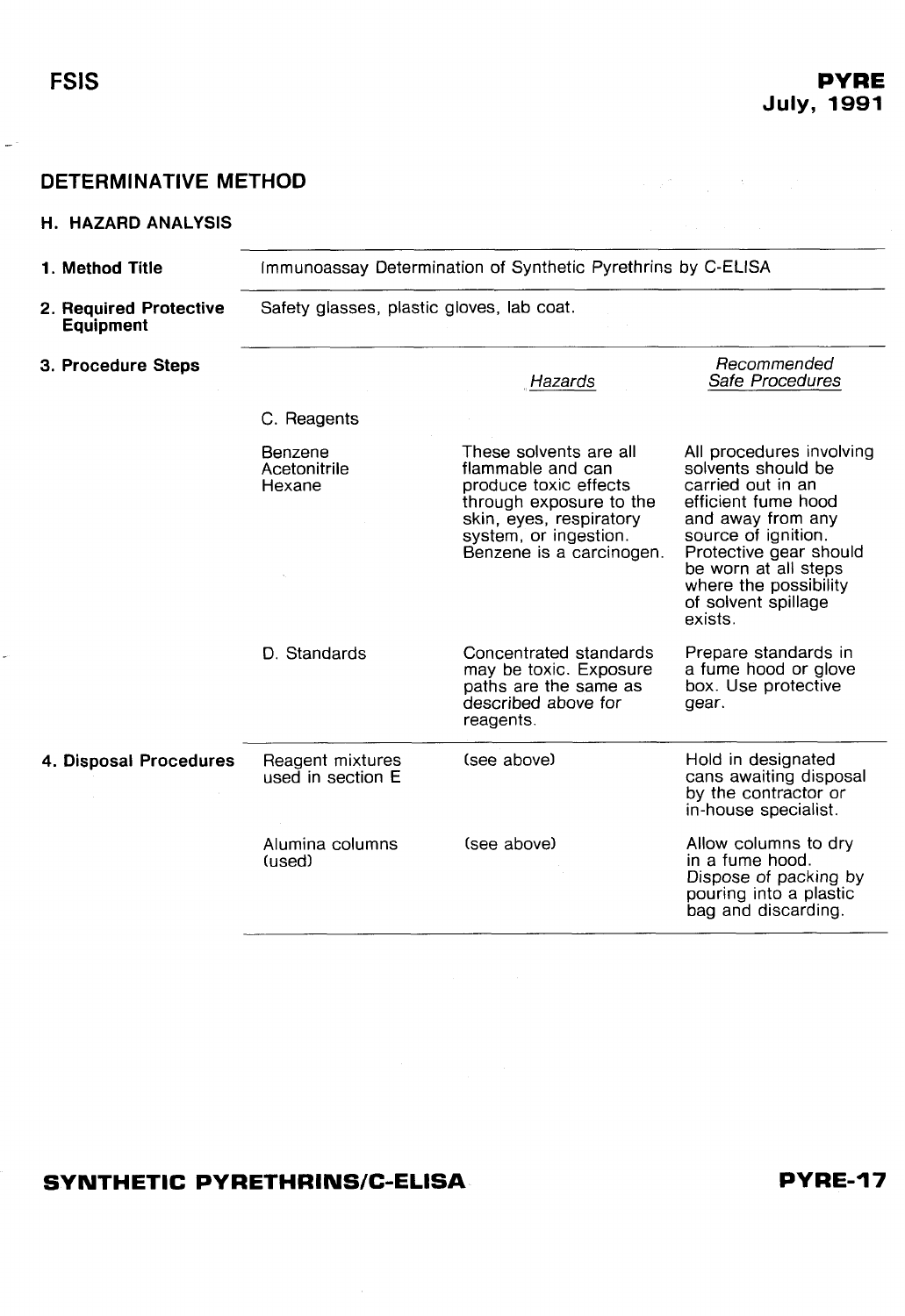## <span id="page-18-0"></span>**DETERMINATIVE METHOD**

#### **J. QUALITY ASSURANCE PLAN**

| <b>1. Performance</b><br><b>Standards</b> | Compound                                                                                                                                                                                                                         | Acceptable<br>Recovery (%)              | Analytical<br>Range (ppb)                                                                                              | Repeatability<br>%CV |  |  |
|-------------------------------------------|----------------------------------------------------------------------------------------------------------------------------------------------------------------------------------------------------------------------------------|-----------------------------------------|------------------------------------------------------------------------------------------------------------------------|----------------------|--|--|
|                                           | Permethrin                                                                                                                                                                                                                       | 50-100                                  | 50-200                                                                                                                 | < 30                 |  |  |
| 2. Critical Control<br><b>Points and</b>  | Record                                                                                                                                                                                                                           |                                         | Acceptable Control                                                                                                     |                      |  |  |
| <b>Specifications</b>                     | Reagents, solvents (C.1)                                                                                                                                                                                                         |                                         | Must be free of interfering substances                                                                                 |                      |  |  |
|                                           | Sample weight (E.2.a)                                                                                                                                                                                                            |                                         | $2.50 \pm 0.05$ g                                                                                                      |                      |  |  |
|                                           | Column elution rate (E.2.j-l)                                                                                                                                                                                                    |                                         | Less than 1.0 mL/min for all elution<br>steps                                                                          |                      |  |  |
|                                           | Incubation temperature $(F.1.g.)$                                                                                                                                                                                                |                                         | $37^\circ \pm 3^\circ$ C                                                                                               |                      |  |  |
|                                           | Incubation conditions (F.1.g,j)                                                                                                                                                                                                  |                                         | Plates must be tightly sealed prior to<br>incubation steps                                                             |                      |  |  |
| 3. Readiness To<br>Perform                | Familiarization.<br>а.                                                                                                                                                                                                           |                                         | i. Phase I: Standards-Analyze permethrin standards at 50, 100, and<br>200 ppb with three replicates for each compound. |                      |  |  |
|                                           | ii. Phase II: Recoveries--Fortified samples must include at least three<br>levels with three replicates each at 50, 100, and 200 ppb using<br>permethrin standards. Each set should include a reagent blank and<br>tissue blank. |                                         |                                                                                                                        |                      |  |  |
|                                           |                                                                                                                                                                                                                                  |                                         | NOTE: Phase I and Phase II may be performed concurrently.                                                              |                      |  |  |
|                                           | iii. Phase III: Check samples for analyst accreditation-14 samples for<br>each species monitored, including blanks and tissues fortified in the<br>range 50-200 ppb.                                                             |                                         |                                                                                                                        |                      |  |  |
|                                           | (a)                                                                                                                                                                                                                              |                                         | Samples submitted by supervisor or LSO.                                                                                |                      |  |  |
|                                           | (b)                                                                                                                                                                                                                              | Report data to Chemistry Division, QSB. |                                                                                                                        |                      |  |  |
|                                           |                                                                                                                                                                                                                                  |                                         | Notification from Chemistry Division required to commence official analysis.                                           |                      |  |  |
|                                           | b. Acceptability criteria.                                                                                                                                                                                                       |                                         |                                                                                                                        |                      |  |  |
|                                           | i. No false positives.                                                                                                                                                                                                           |                                         |                                                                                                                        |                      |  |  |
|                                           |                                                                                                                                                                                                                                  |                                         | ii. No recovery missed if present at or above 50 ppb (fortified level).                                                |                      |  |  |
|                                           | iii. Refer to section J.1 above.                                                                                                                                                                                                 |                                         |                                                                                                                        |                      |  |  |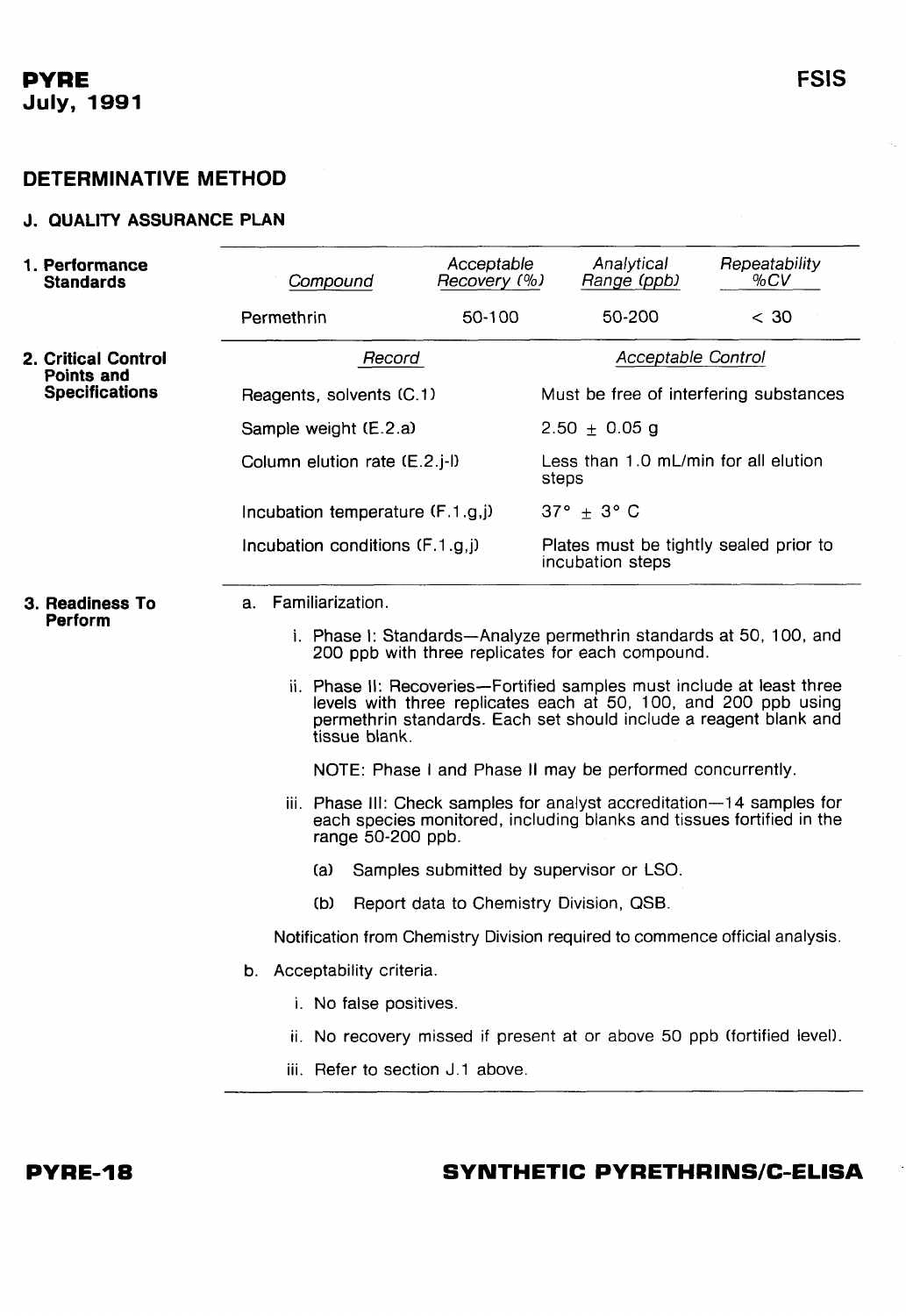-

## **DETERMINATIVE METHOD**

| <b>J. QUALITY ASSURANCE PLAN (Continued)</b> |    |                                                                                                                                                                     |
|----------------------------------------------|----|---------------------------------------------------------------------------------------------------------------------------------------------------------------------|
| 4. Intralaboratory                           | а. | System, minimum contents.                                                                                                                                           |
| <b>Check Samples</b>                         |    | i. Frequency: At least one check sample biweekly per analyst.                                                                                                       |
|                                              |    | ii. Blind check samples or random duplicates chosen by the supervisor<br>or LSO. Records to be maintained by the analyst and reviewed by the<br>supervisor and LSO: |
|                                              |    | All duplicate findings.<br>(a)                                                                                                                                      |
|                                              |    | All recovery values.<br>(b).                                                                                                                                        |
|                                              |    | Running average, standard deviation, and CV for all recoveries.<br>(C).                                                                                             |
|                                              |    | CUSUM charts.<br>(d)                                                                                                                                                |
|                                              |    | b. Acceptability criteria.                                                                                                                                          |
|                                              |    | If unacceptable values are obtained, then:                                                                                                                          |
|                                              |    | i. Stop all official analyses for that analyst.                                                                                                                     |
|                                              |    | ii. Investigate and identify probable cause.                                                                                                                        |
|                                              |    | iii. Take corrective action.                                                                                                                                        |
|                                              |    | iv. Repeat Phase II of section J.3 above if cause was analyst-related.                                                                                              |
| 5. Sample Acceptability                      |    | a. Matrix: Fat.                                                                                                                                                     |
| and Stability                                | b. | Sample receipt size: Sufficient tissue for all quantitative and confirmational<br>analyses and sample reserve portion (approximately 100 g).                        |
|                                              | C. | Sample receipt condition: Chilled to frozen.                                                                                                                        |
|                                              |    | d. Sample storage:                                                                                                                                                  |
|                                              |    | i. Time: 3 months.                                                                                                                                                  |
|                                              |    | ii. Condition: Store at $-4^{\circ}$ C or below until analyzed.                                                                                                     |
| 6. Sample Set                                |    | Each set must contain a tissue blank, a fortified blank at 50-200 ppb (100 ppb)<br>recommended), and the samples to be analyzed.                                    |
| 7. Sensitivity                               | а. | Lowest detectable limit (LDL), ppb: permethrin (mixed), 25; others, see 7.c.                                                                                        |
|                                              | b. | Lowest reliable quantitation (LRQ), ppb: permethrin (mixed), 50; others, see<br>7.c.                                                                                |

## **SYNTHETIC PYRETHRINS/C-ELISA**